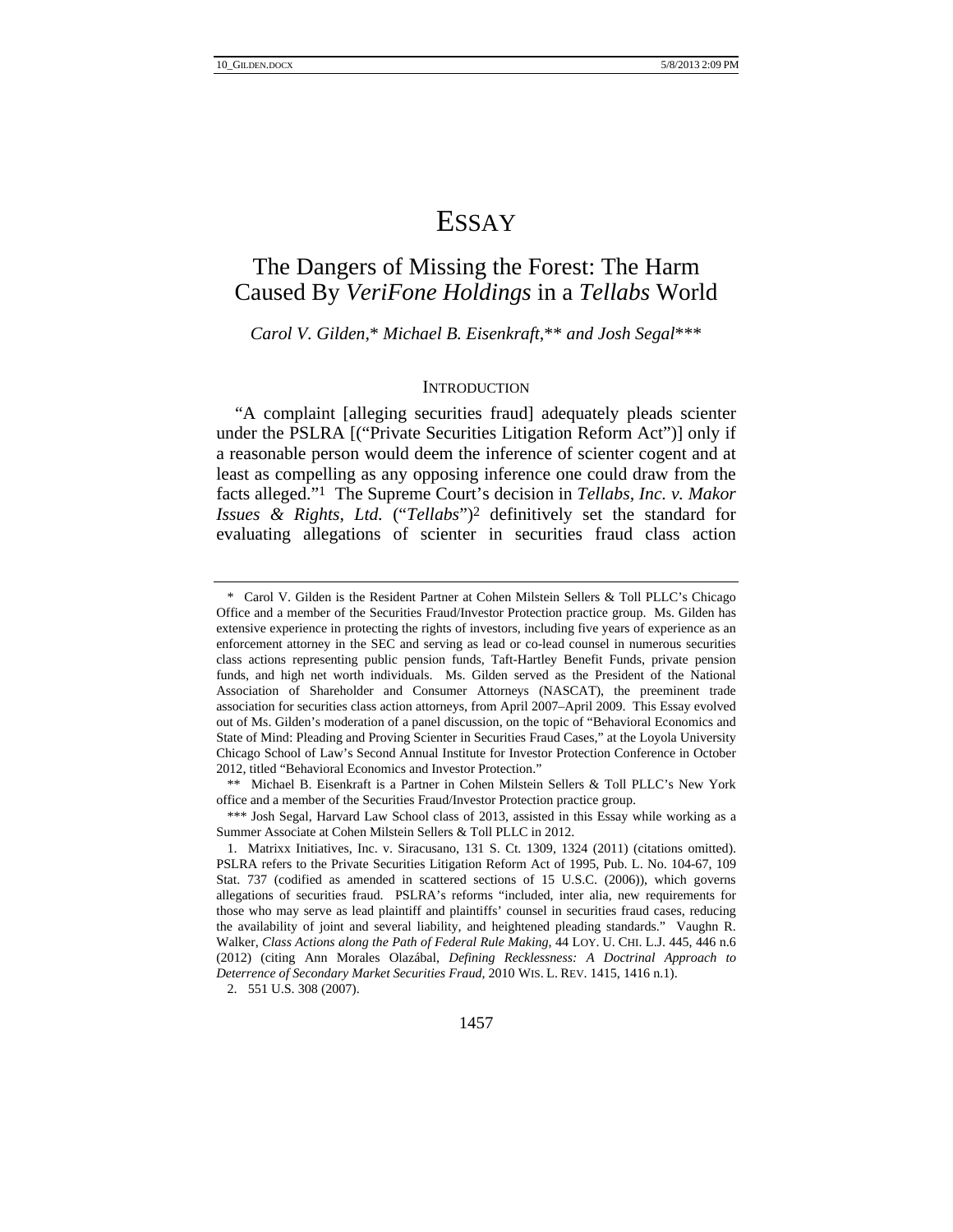complaints for purposes of a motion to dismiss. Under *Tellabs*, "[t]he inquiry . . . is whether all of the facts alleged, taken collectively, give rise to a strong inference of scienter, not whether any individual allegation, scrutinized in isolation, meets that standard."3 The Supreme Court reaffirmed this standard in *Matrixx Initiatives, Inc. v. Siracusano* ("*Matrixx*"),4 holding that in making a determination about scienter on a motion to dismiss, "the court must review all the allegations holistically."5

Despite the Supreme Court's repeated and clear instructions, some lower courts, most notably the Ninth Circuit, have retained their prior practice of analyzing each allegation in isolation. They have justified this retention as a first level of analysis that precedes the Supreme Court-mandated "holistic" review of the plaintiffs' allegations. Specifically, in *Zucco Partners, LLC v. Digimarc Corp.* ("*Zucco*"),6 a 2009 case decided after *Tellabs*, the Ninth Circuit endorsed a two-step analysis for scienter. First, the court must analyze whether the plaintiff's *individual* allegations of securities fraud create a strong inference of scienter.7 Second, if no allegation, standing alone, adequately alleges scienter, the court will perform a "holistic" review of the plaintiff's allegations to establish whether the allegations *combine* to create a strong inference of intentional conduct or recklessness.8 More recently, the Ninth Circuit in *In re VeriFone Holdings, Inc. Securities Litigation* ("*VeriFone Holdings*")9 held that this two-step analysis is still proper in light of *Matrixx*.10 *VeriFone Holdings* justified its continued endorsement of the two-step analysis by claiming that "a dual analysis remains permissible so long as it does not unduly focus on the weakness of individual allegations to the exclusion of the whole picture."11

This Essay argues that the Ninth Circuit's continued endorsement of a two-step analysis is misguided because it risks framing the question of scienter tendentiously. As recent findings in behavioral economics suggest, the psychological influence of analyzing each allegation in

<sup>3.</sup> *Tellabs*, 551 U.S. at 322–23.

<sup>4. 131</sup> S. Ct. 1309 (2011).

<sup>5.</sup> *Matrixx*, 131 S. Ct. at 1324.

<sup>6. 552</sup> F.3d 981 (9th Cir. 2009).

<sup>7.</sup> *Zucco Partners*, 552 F.3d at 992.

<sup>8.</sup> *Id.*

<sup>9. 704</sup> F.3d 694 (9th Cir. 2012).

<sup>10.</sup> *See VeriFone Holdings*, 704 F.3d at 702 ("*Matrixx* on its face does not preclude this [twostep] approach and we have consistently characterized this two-step or dual inquiry as following from the Court's directive in *Tellabs*.").

<sup>11.</sup> *Id.* at 703.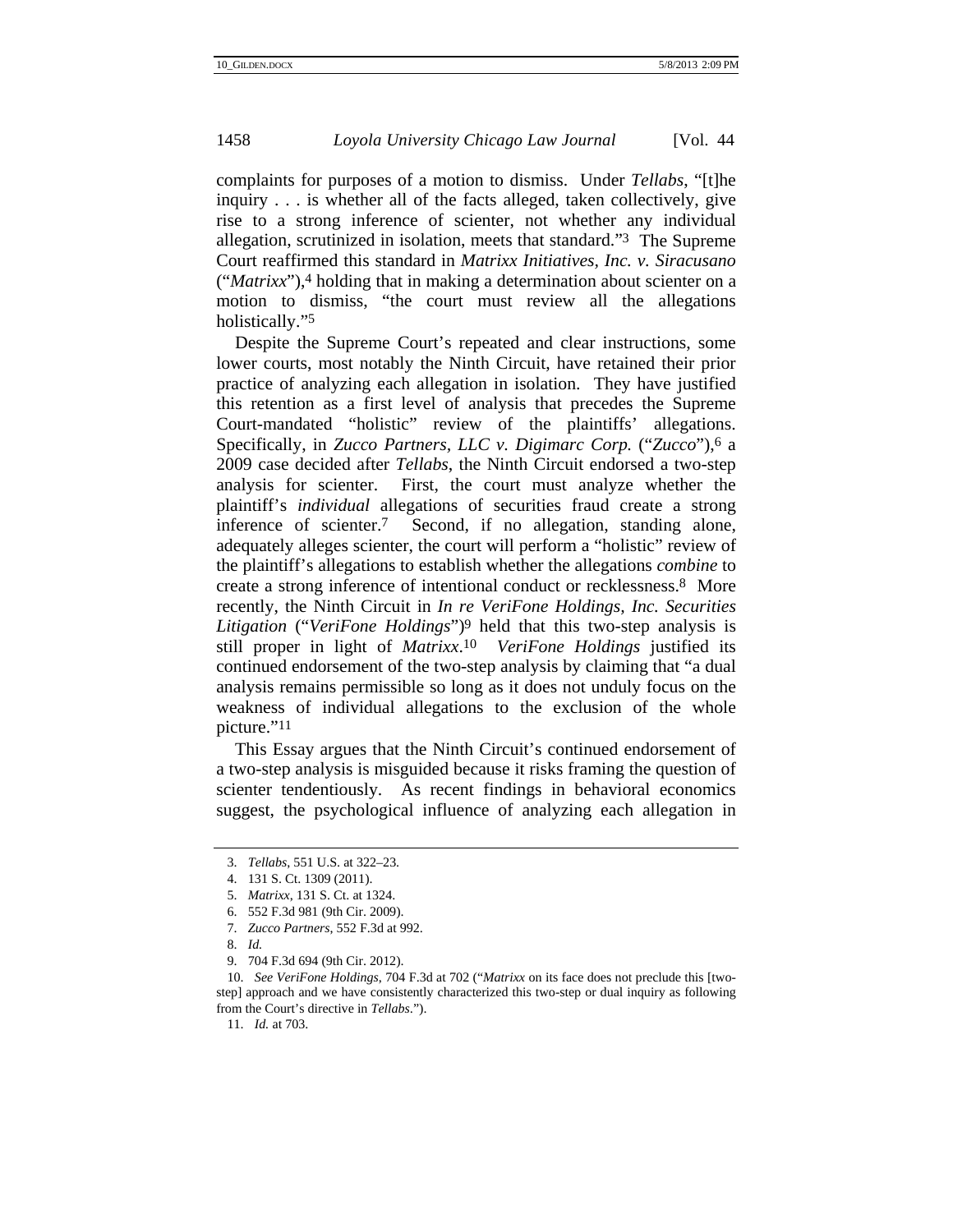isolation likely will cause judges to dismiss securities fraud lawsuits more frequently than under a purely holistic analysis of the allegations. Legally, the step of determining whether any allegation alone creates a strong inference of scienter constitutes a pollutant that interferes with the holistic analysis of scienter mandated by *Tellabs* and *Matrixx*.

The Essay proceeds as follows. Part I sets the stage by explaining the requirements for pleading scienter under the PSLRA as established by the Supreme Court. Next, Part II discusses the Ninth Circuit's and other courts' continued insistence on retaining a two-part analysis for evaluating allegations of scienter in securities fraud litigation, and provides a hypothesis as to why these courts have retained this test despite conflicting Supreme Court jurisprudence. Part III then analyzes the consequences of the two-part analysis using behavioral economics and Ninth Circuit case law.

#### I. PLEADING SCIENTER UNDER THE PSLRA

The PSLRA requires litigants to plead "with particularity facts giving rise to a strong inference that the defendant acted with the required state of mind."12 Although Congress left the PSLRA's meaning of "strong inference" undefined,13 the Supreme Court has supplied a definition: "To qualify as 'strong' . . . , an inference of scienter must be more than merely plausible or reasonable—it must be cogent and at least as compelling as any opposing inference of nonfraudulent intent."14 In failing to expressly define "the required state of mind," Congress also left scienter's meaning to the judiciary to decipher.15 The Supreme Court has held that the term scienter encompasses "intent to deceive, manipulate, or defraud."<sup>16</sup> Every federal appellate court to subsequently consider the issue of scienter in securities fraud class actions has held that recklessness will also meet the standard,17 though each has formulated the standard somewhat differently.18

<sup>12. 15</sup> U.S.C. § 78u-4(b)(2)(A) (2006).

<sup>13.</sup> Tellabs, Inc. v. Makor Issues & Rights, Ltd., 551 U.S. 308, 314 (2007) ("Congress left the key term 'strong inference' undefined . . . ."); *id.* at 321–22 ("'Congress did not . . . throw much light on what facts . . . suffice to create [a strong] inference,' or on what 'degree of imagination courts can use in divining whether' the requisite inference exists." (citation omitted)).

<sup>14.</sup> *Id.* at 314. This heightened pleading standard only applies to scienter.

<sup>15.</sup> *See id.* at 329.

<sup>16.</sup> Ernst & Ernst v. Hochfelder, 425 U.S. 185, 193 n.12 (1976).

<sup>17.</sup> *Tellabs*, 551 U.S. at 319 n.3. As Geoffrey Rapp notes, the legal concept of recklessness emphasizes risk, which makes "[t]he manner in which we estimate probabilities . . . an essential component of any theory of recklessness." Geoffrey Christopher Rapp, *The Wreckage of Recklessness*, 86 WASH. U. L. REV. 111, 155 (2008). And as behavioral economics has demonstrated, people often estimate probabilities inaccurately. *See id.* at 153–61.

<sup>18.</sup> *See, e.g.*, Aldridge v. A.T. Cross Corp., 284 F.3d 72, 82 (1st Cir. 2002) ("high degree of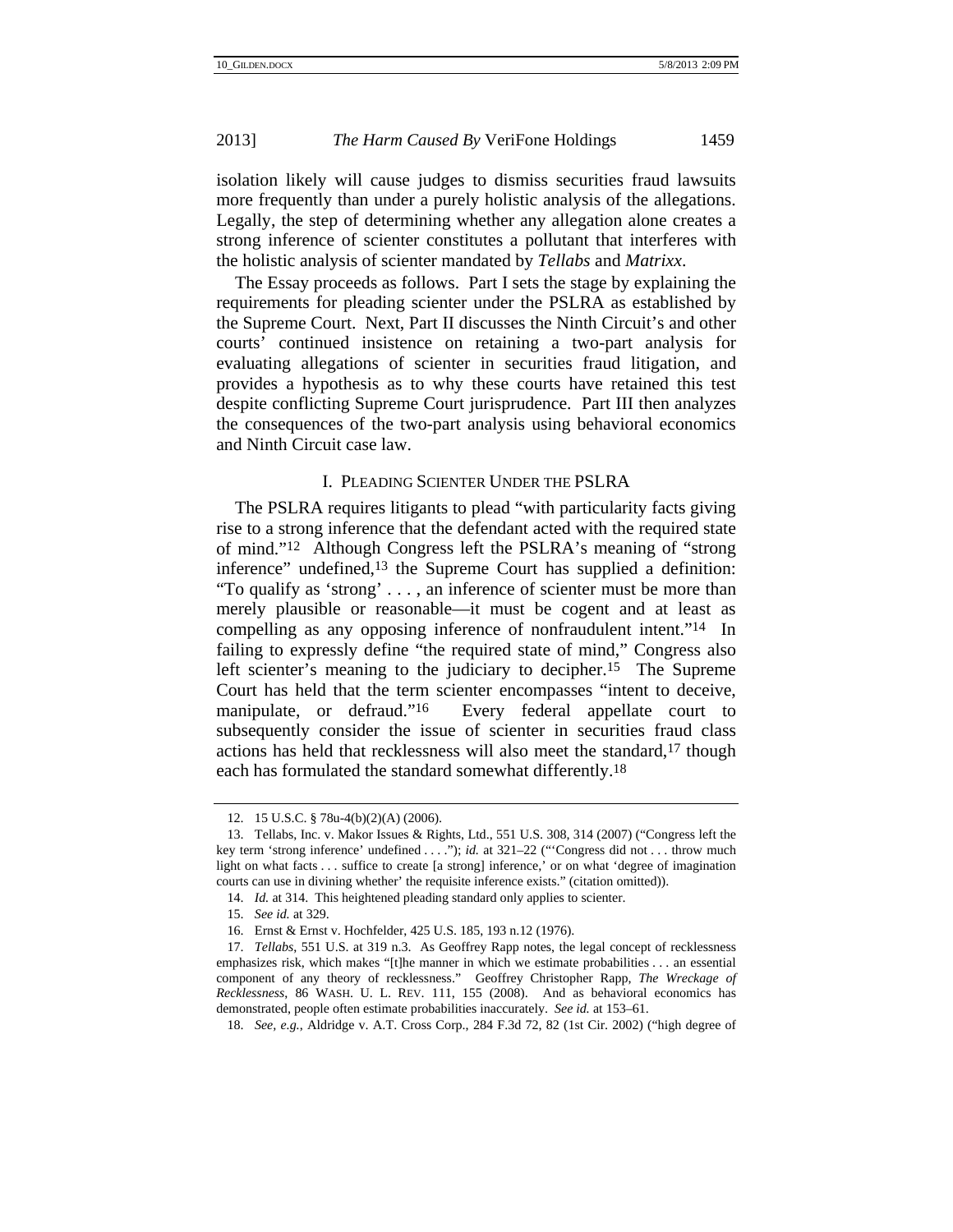In *Tellabs* and *Matrixx*, the Supreme Court set out clear standards for analyzing whether a complaint adequately pleads scienter under the PSLRA for purposes of a motion to dismiss. In *Tellabs*, the Supreme Court specified a practical construction of the PSLRA's strong inference standard for scienter using three different "prescriptions."19 First, as with any motion to dismiss, a court must accept all allegations in the complaint about scienter as true.20 Second, courts "must consider the complaint in its entirety," specifically "whether *all* of the facts alleged, taken collectively, give rise to a strong inference of scienter, not whether any individual allegation, scrutinized in isolation, meets that standard."21 Third, in deciding whether the pleaded facts give rise to the required strong inference of scienter, a court must "take into account plausible opposing inferences" as the "strength of an inference" is "inherently comparative."22 The Court in *Tellabs* emphasized the importance of the second prescription, reiterating elsewhere in its opinion that "the court's job is not to scrutinize each allegation in isolation but to assess all the allegations holistically."23

In *Matrixx*, the Court echoed the importance of its second "prescription," reminding lower courts that in "making this [scienter] determination, the court must review all the allegations holistically."24 Scienter in *Matrixx* concerned knowledge about adverse reactions to a cold remedy drug, Zicam, including anosmia (loss of smell).25 After the reminder about evaluating scienter "holistically," the Supreme Court listed a series of allegations that the plaintiffs in *Matrixx* made regarding scienter, including that Matrixx hired a consultant to review Zicam, prevented a scientist from using the name of the product at issue in a presentation, and issued a press release suggesting that "Zicam does not cause anosmia when, in fact, it had not conducted any studies

19. *Tellabs*, 551 U.S. at 322.

25. *See id.* at 1314 ("Respondents claim that Matrixx's statements were misleading in light of reports that Matrixx had received, but did not disclose, about consumers who had lost their sense of smell (a condition called anosmia) after using Zicam Cold Remedy.").

recklessness"); Novak v. Kasaks, 216 F.3d 300, 312 (2d Cir. 2000) ("conscious recklessness"); Ottmann v. Hanger Orthopedic Grp., Inc., 353 F.3d 338, 344 (4th Cir. 2003) ("severe recklessness"); Nathenson v. Zonagen Inc., 267 F.3d 400, 408 (5th Cir. 2001) ("severe recklessness"); Flaherty & Crumrine Preferred Income Fund, Inc. v. TXU Corp., 565 F.3d 200, 207 (5th Cir. 2009) ("severe recklessness"); *In re* Comshare, Inc. Sec. Litig., 183 F.3d 542, 550 (6th Cir. 1999) ("conscious disregard"); Howard v. SEC, 376 F.3d 1136, 1143 (D.C. Cir. 2004) ("extreme recklessness").

<sup>20.</sup> *Id.*

<sup>21.</sup> *Id.* at 322–23.

<sup>22.</sup> *Id.* at 323.

<sup>23.</sup> *Id.* at 326.

<sup>24.</sup> Matrixx Initiatives, Inc. v. Siracusano, 131 S. Ct. 1309, 1324 (2011) (quotations omitted).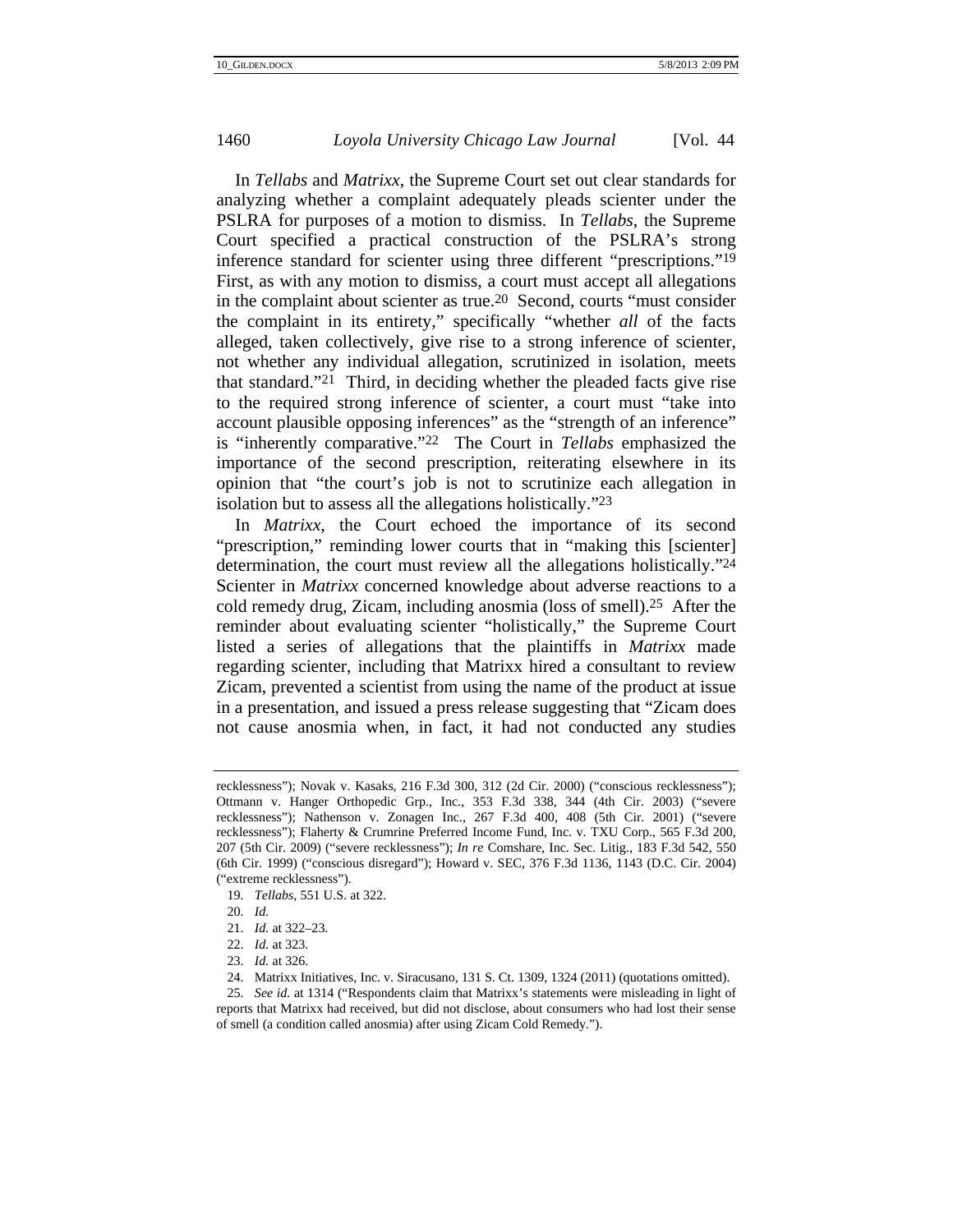relating to anosmia and the scientific evidence at that time."26 The Supreme Court concluded that the class plaintiffs' allegations, taken together, gave rise to a "cogent and compelling inference . . . that Matrixx acted with deliberate recklessness (or even intent) at least as compelling as any opposing inference," and thus found that the plaintiffs had adequately plead scienter.27 In other words, *Matrixx* reaffirmed the already emphasized importance of the "holistic" analysis and demonstrated how courts should conduct it.

## II. STAYING THE COURSE: LOWER COURTS' RETENTION OF AN INDIVIDUALIZED SCIENTER ANALYSIS AFTER *TELLABS* AND *MATRIXX*

Even in the aftermath of *Tellabs* and *Matrixx*, many courts have ignored the Supreme Court's prescription that scienter should only be evaluated holistically and instead have followed a two-step process. Under this approach, the court first evaluates each allegation of scienter independently and, only after that individualized analysis is complete, does the court engage in, as a second step, a holistic analysis of the cumulative effects of the allegations. A complaint will survive a motion to dismiss on scienter grounds under the two-step approach if a court determines that scienter has been adequately pled under either the individualized or the holistic analysis.

The Ninth Circuit is the leading proponent of the two-step inquiry. In *Zucco*, Judge Bybee stated that "we recognize that *Tellabs* calls into question a methodology that relies exclusively on a segmented analysis of scienter" and that "our prior, segmented approach is not sufficient to dismiss an allegation of scienter."28 In an unexpected turn, however, *Zucco* did not abandon the "prior, segmented approach" in favor of the holistic approach prescribed by the Supreme Court in *Tellabs*. Instead, the Ninth Circuit retained the old segmented approach, but grafted it onto the Supreme Court's holistic approach as the first of two steps. Specifically, *Zucco* stated:

[F]ollowing Tellabs, we will conduct a dual inquiry: first, we will determine whether any of the plaintiff's allegations, standing alone, are sufficient to create a strong inference of scienter; second, if no individual allegations are sufficient, we will conduct a "holistic" review of the same allegations to determine whether the insufficient allegations combine to create a strong inference of intentional conduct or deliberate recklessness.29

<sup>26.</sup> *Id.* at 1324.

<sup>27.</sup> *Id.* at 1324–25 (internal citation and quotations omitted).

<sup>28.</sup> Zucco Partners, LLC v. Digimarc Corp., 552 F. 3d 981, 991 (9th Cir. 2009).

<sup>29.</sup> *Id.* at 992.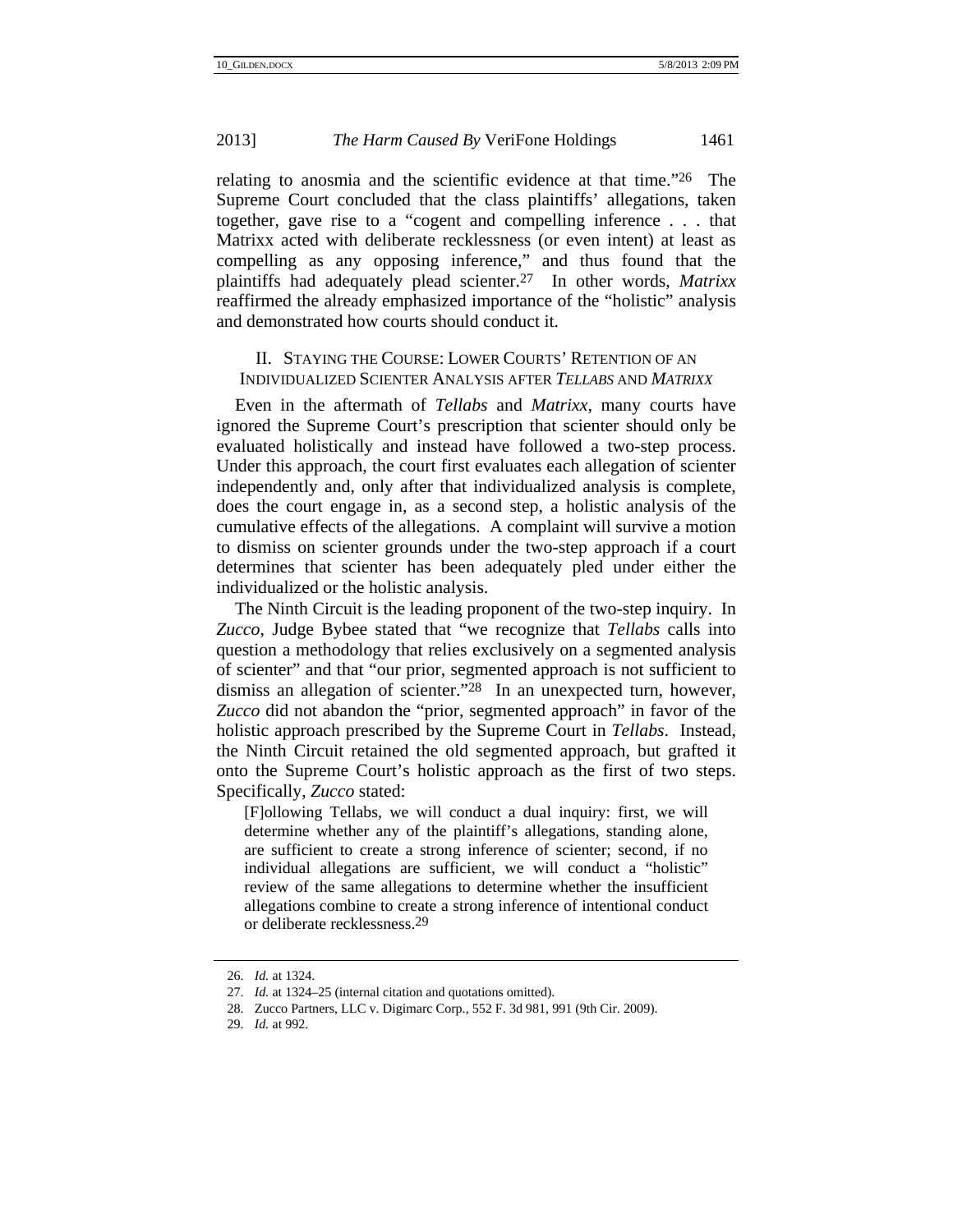According to *Zucco*, the first of the two steps is derived from pre-*Tellabs* case law, which had "developed a set of rules to analyze different types of scienter allegations."30 Specifically, the *Zucco* court admitted that "we have continued to employ the old standards in determining whether a plaintiff's allegations of scienter are as cogent or compelling as an opposing innocent inference."31 *Zucco* justified the continued use of this first step by claiming that *Tellabs* did not "materially alter the particularity requirements for scienter claims" previously established in Ninth Circuit case law, but rather only added "an additional 'holistic' component to those requirements."32 The *Zucco* court's interpretation of *Tellabs* thus incorrectly sought to preserve the elaborate framework that courts had previously applied to scienter allegations.

So far, the two-step inquiry has been an enduring feature of the Ninth Circuit's analysis, reappearing in both circuit-level and district-level decisions.33 Most recently and significantly, in *VeriFone Holdings*, the Ninth Circuit provided a detailed analysis and justification of its decision to retain the two-step approach.34 In *VeriFone Holdings*, the Ninth Circuit reversed a district court's determination on scienter, holding that while none of the individual allegations created the necessary "strong inference" of scienter, the plaintiffs' complaint adequately pled "intentional or reckless conduct on the basis of a *host* of allegations."35 This conclusion—that "the sum is greater than its parts"36—led the Ninth Circuit into a philosophical review of its twostep process for analyzing scienter in securities fraud litigation.

First, the *VeriFone Holdings* court acknowledged that in *Matrixx*, the Supreme Court reiterated that courts must "review 'all the allegations holistically' when determining whether scienter has been sufficiently

<sup>30.</sup> *Id.* at 991.

<sup>31.</sup> *Id.*

<sup>32.</sup> *Id.* at 987.

<sup>33.</sup> *See, e.g.*, N.M. State Inv. Council v. Ernst & Young LLP, 641 F.3d 1089, 1095 (9th Cir. 2011) ("Under . . . Ninth Circuit law, we conduct a two-part inquiry for scienter . . . ."); WPP Luxembourg Gamma Three Sarl v. Spot Runner, Inc., 655 F.3d 1039, 1052 n.4 (9th Cir. 2011) (incorporating the *Tellabs* test through the express language of the *N.M. State* decision); *In re* NVIDIA Corp. Sec. Litig., No. C 08-04260 RS, 2011 U.S. Dist. LEXIS 117807, at \*17–37 (N.D. Cal. Oct. 12, 2011) (undergoing a step-by-step application of the two-part test to six relevant factual circumstances); Curry v. Hansen Med., Inc., No. 5:09-cv-05094-JF (HRL), 2011 U.S. Dist. LEXIS 96697, at \*12–22 (N.D. Cal. Aug. 25, 2011) (defining scienter generally and applying the two-part test).

<sup>34.</sup> *See In re* VeriFone Holdings, Inc. Sec. Litig., 704 F.3d 694, 702–03 (9th Cir. 2012).

<sup>35.</sup> *Id.* at 704. *See also id.* at 708–10 (analyzing the sufficiency of the plaintiffs' allegations).

<sup>36.</sup> *Id.* at 698.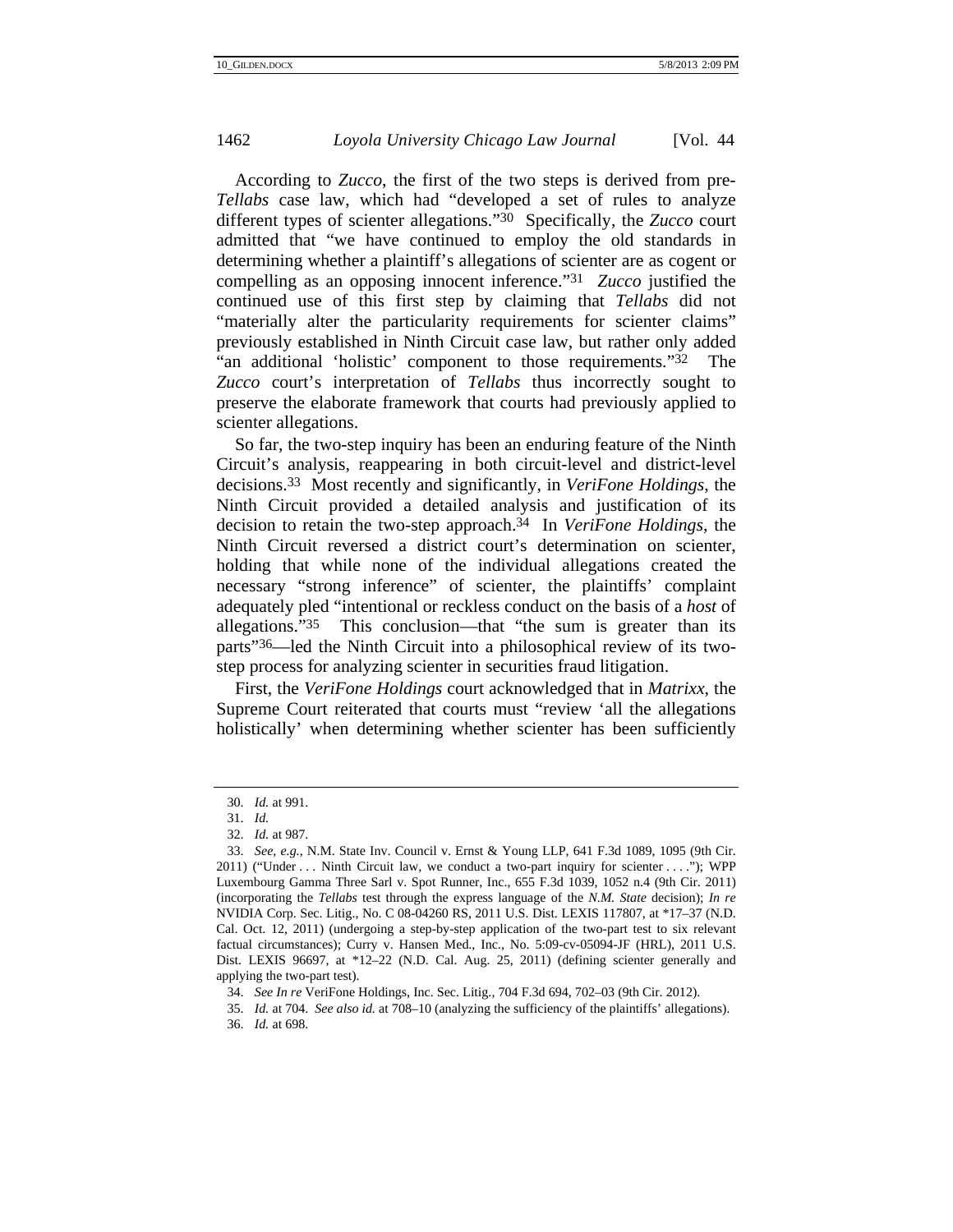pled."37 After describing the two-step standard it adopted in *Zucco*, the Ninth Circuit declared that "*Matrixx* on its face does not preclude this [two-step] approach," and reiterated that it believed that the two-step inquiry followed "from the Court's directive in *Tellabs*."38 The Ninth Circuit then stated that "[p]ost-*Matrixx*, our cases have employed varied approaches—some discuss first the sufficiency of specific allegations and then conduct a holistic review, while others conduct only a holistic analysis,"39 before concluding that "[b]ecause the Court in *Matrixx* did not mandate a particular approach, a dual analysis remains permissible so long as it does not unduly focus on the weakness of individual allegations to the exclusion of the whole picture."40

In reaching this conclusion, the Ninth Circuit analyzed the potential effects of its two-step analysis. First, the Ninth Circuit claimed that "where an individual allegation meets the scienter pleading requirement, whether we employ a dual analysis is most likely surplusage because the individual and the holistic analyses yield the same conclusion."41 The Ninth Circuit then acknowledged the potential danger inherent in its two-step process, noting the "risk, of course, is that a piecemeal analysis will obscure a holistic view,"42 and citing to the Sixth Circuit's conclusion in *Frank v. Dana Corp.* that the "method of reviewing each allegation individually before reviewing them holistically 'risks losing the forest for the trees' and that such a method is unnecessarily inefficient."43 This self-reflection by the Ninth Circuit brings into focus a puzzling question: Why, when a two-step analysis creates either surplusage or the danger of obscuring a holistic view, does the Ninth Circuit continue to support this approach, which adds danger of error and inefficiency without any obvious offsetting benefits?

This question becomes even more puzzling insofar as other circuits have criticized the Ninth Circuit's two-step approach as inconsistent with Supreme Court precedent.<sup>44</sup> The Third Circuit, for example, found that the first move in the two-step analysis merely "graft[ed] *Tellabs*'s

<sup>37.</sup> *Id*. at 702 (quoting Matrixx Initiatives, Inc. v. Siracusano, 131 S. Ct. 1309, 1324 (2011)).

<sup>38.</sup> *Id.*

<sup>39.</sup> *Id.*

<sup>40.</sup> *Id.* at 703.

<sup>41.</sup> *Id.* at 702.

<sup>42.</sup> *Id.* at 703.

<sup>43.</sup> *Id.* (citing Frank v. Dana Corp., 646 F.3d 954, 961 (6th Cir. 2011)).

<sup>44.</sup> *See* Institutional Investors Grp. v. Avaya, Inc., 564 F.3d 242, 273 n.46 (3d Cir. 2009) (arguing that the Ninth Circuit "misinterpret[ed] the Supreme Court's [*Tellabs*] decision"); Frank v. Dana Corp., 646 F.3d 954, 961 (6th Cir. 2011) ("Our former method of reviewing each allegation individually risks losing the forest for the trees. Furthermore, after *Tellabs*, conducting an individual review of myriad allegations is an unnecessary inefficiency.").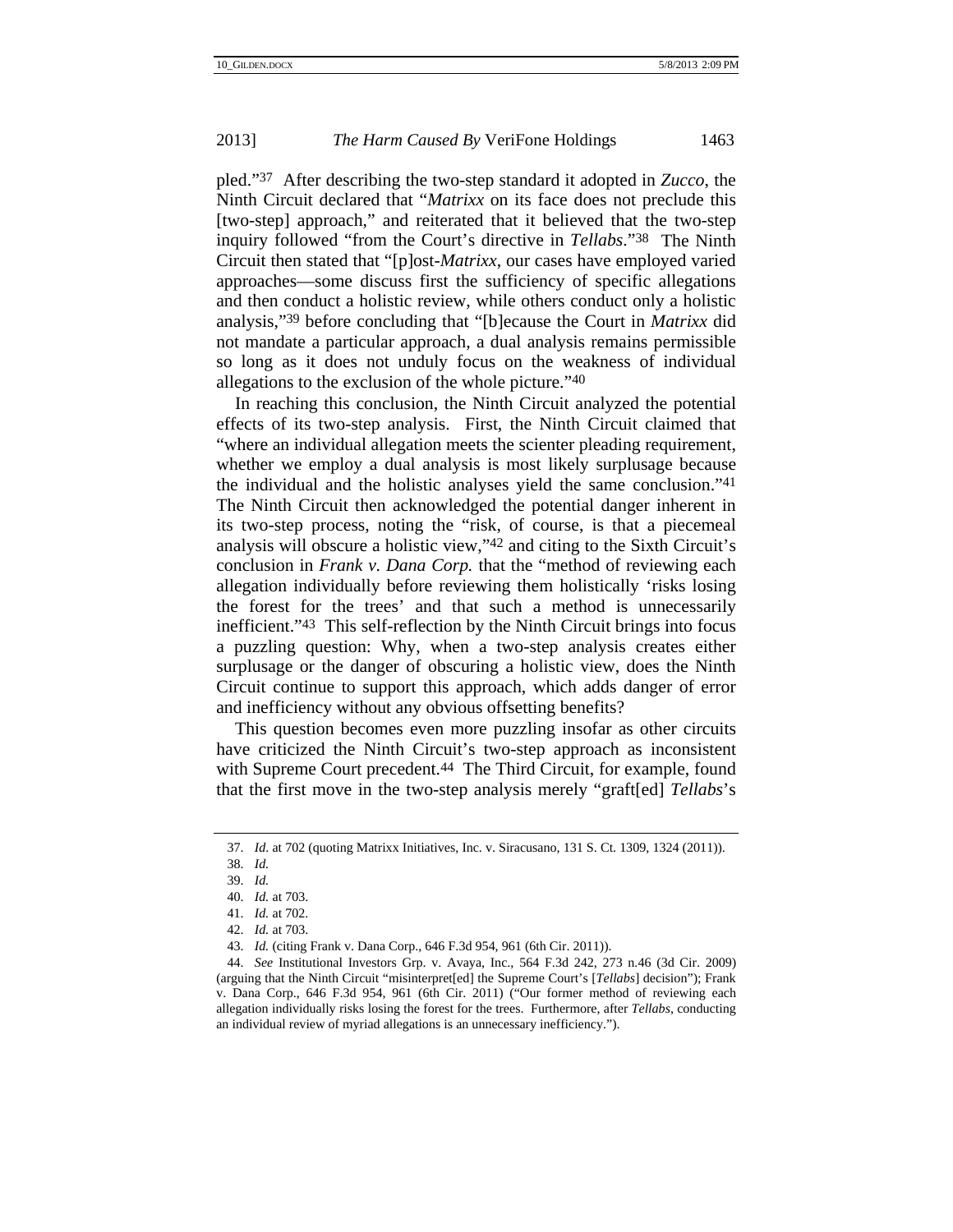holistic analysis onto the Ninth Circuit's earlier jurisprudence as an extra layer."45 The Sixth Circuit asserted that an initial analysis of each separate allegation was out of step with *Matrixx*, arguing that aside from breaking with binding precedent, "conducting an individual review of myriad allegations is an unnecessary inefficiency."<sup>46</sup>

Yet, despite this criticism, the Ninth Circuit is hardly alone in employing a two-step analysis of scienter in securities fraud cases. Even where other circuits have not expressly endorsed the two-step framework, they regularly subscribe to it as a matter of practice.47 And they tolerate piecemeal analysis in the lower courts, so long as such analysis is followed by holistic review. The Eight Circuit has put it most bluntly: "When a party asserts . . . that six factors collectively warrant a particular conclusion, we do not assume the district court failed to view the six collectively merely because it discussed them one at a time."48 Even the Third Circuit—so critical of two-step analysis49—sustained a dismissal despite the fact that the district court discussed the entirety of the complaint very briefly, and only after "a lengthy discussion as to why *each* scienter-related allegation added little, if anything to plaintiffs side of the scienter scale."50 Other federal courts have taken the same or similar approaches.<sup>51</sup>

So, why, given widespread criticism—and, at least for the Ninth Circuit and Third Circuit, substantial self-reflection—do some courts cling to the two-step framework for reviewing scienter allegations? The popularity of the method, which finds its way into judicial analysis even when uninvited, no doubt springs from its seeming reasonableness. And that seeming reasonableness, in turn, arises from the structure of legal thinking, its tendency toward incrementalism, and the logical

<sup>45.</sup> *Avaya*, 564 F.3d at 273 n.46.

<sup>46.</sup> *Dana Corp.*, 646 F.3d at 961.

<sup>47.</sup> *See* 5A CHARLES ALAN WRIGHT & ARTHUR MILLER, FEDERAL PRACTICE AND PROCEDURE § 1301.1 (3d ed. 2004) (collecting cases in support of the proposition that "[v]irtually every court to consider the pleading standard in securities fraud cases after *Tellabs* has engaged in some form of an element by element analysis").

<sup>48.</sup> *In re* Ceridian Corp. Sec. Litig., 542 F.3d 240, 246 (8th Cir. 2008). The dissent, meanwhile, found the practice inconsistent with Supreme Court precedent. *Id.* at 678 (Ambro, J., dissenting).

<sup>49.</sup> *See supra* notes 44–45 and accompanying text.

<sup>50.</sup> City of Roseville Emps. Ret. Sys. v. Horizon Lines, Inc., 442 F. App'x 672, 675 (3d Cir. 2011).

<sup>51.</sup> *See, e.g.*, *In re* Bos. Scientific Corp. Sec. Litig., 686 F.3d 21, 31–32 (1st Cir. 2012) (asserting that the district court failed to consider scienter-related arguments "holistically"); Ashland, Inc. v. Oppenheimer & Co., 648 F.3d 461, 469 (6th Cir. 2011) (sustaining a district court's dismissal of the complaint, despite the lower court's use of "itemized analysis," because the "factual allegations, when considered together, [did] not give rise to a strong inference [of scienter]").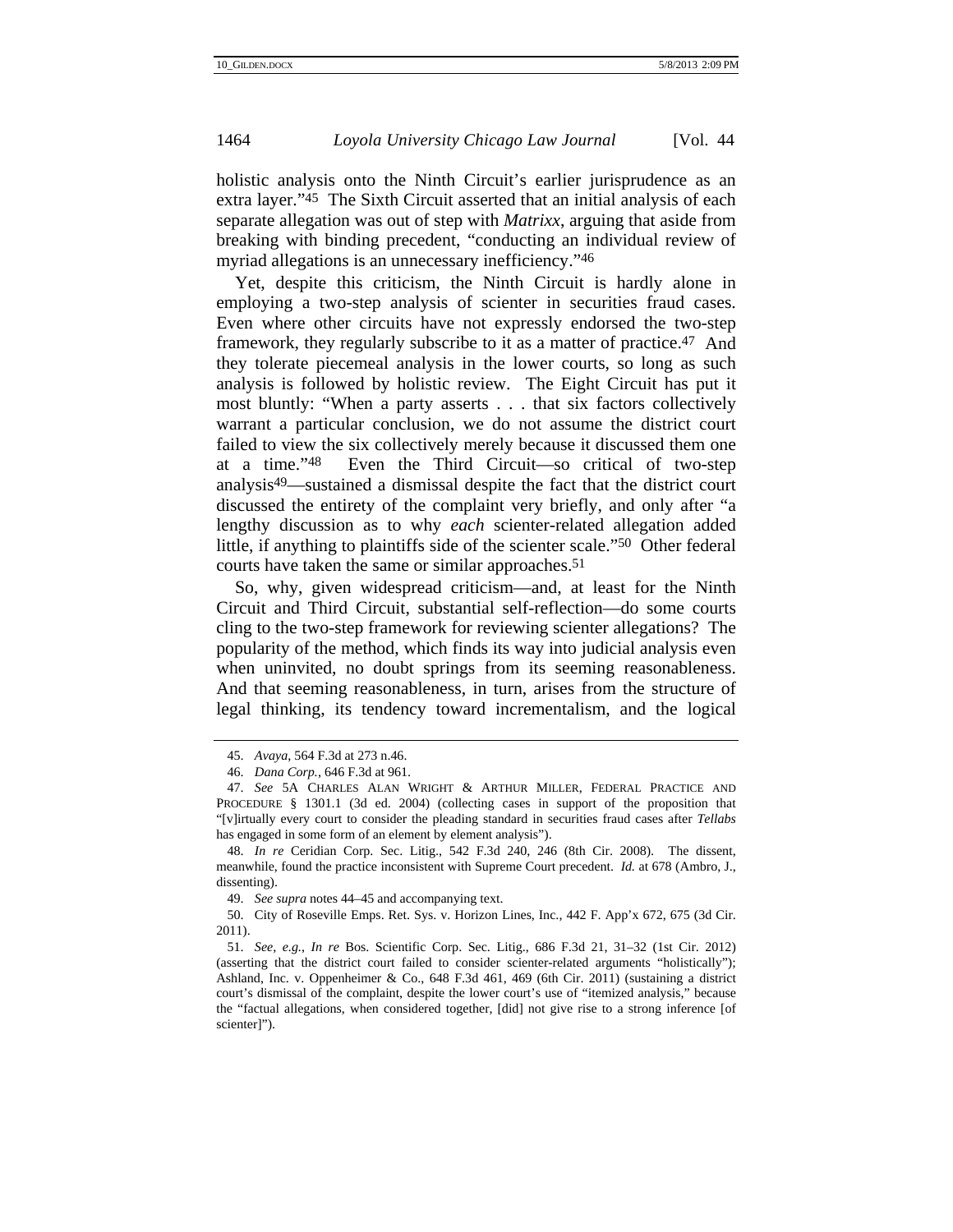orientation to which it aspires.

To begin, the two-step method satisfies a lawyer's inherent desire for structure. In complicated securities fraud suits, itemized analysis of each individual allegation provides some structure to what might otherwise be an overwhelming task.52 Structure is virtually synonymous with legal thinking. Law students learn to write and think according to rigidly structured formulae,53 with the expectation that "lawyers and judges will 'both look for a tightly structured analysis that makes your conclusion seem inevitable.'"54 Lawyers reserve some of their highest praise for those practitioners who reach that ideal55 and regularly criticize "unstructured analysis."56 Structure also promotes the sort of exactitude that facilitates appellate review.57

Second, by incorporating preexisting doctrine, the two-step approach seemingly preserves decades of securities fraud jurisprudence. In this sense, the two-step analysis allows the Ninth Circuit to retain some of the virtues of common law incrementalism and its minimalism.58 By preserving existing doctrine, this sort of incrementalism theoretically enables the sequential aggregation of information, thereby "draw[ing] on the accumulated wisdom of past experience."59

More than anything else, however, the two-step analysis appears rational and is superficially quite appealing. In theory, holistic review can act as a failsafe measure, saving whatever meritorious complaints

<sup>52.</sup> *See* WRIGHT & MILLER, *supra* note 47, § 1301.1.

<sup>53.</sup> Jessica E. Price, *Imagining the Law-Trained Reader: The Faulty Description of the Audience in Legal Writing Textbooks*, 16 WIDENER L.J. 983, 995–1004 (2007) (describing and critiquing the dominant law school writing curriculum's emphasis on "IRAC," which teaches students to analyze legal problems by stating the legal *issue*, expressing the applicable *rule* of law(s), explaining and *applying* the legal rule to a particular fact pattern, and briefly stating the legal *conclusion*).

<sup>54.</sup> *Id.* at 998 (quoting RICHARD K. NEUMANN JR., LEGAL REASONING AND LEGAL WRITING: STRUCTURE, STRATEGY, AND STYLE 100 (5th ed. 2005)).

<sup>55.</sup> *See, e.g.*, Marsha S. Berzon, *David Feller—A Remembrance*, 24 BERKELEY J. EMP. & LAB. L. 227, 228 (2003) ("David [Feller] remained, twenty and thirty years after he had left the active practice of law, the gold standard, the person all his former colleagues would quote to younger lawyers like me. Thus, I was told, time and again: 'As Dave Feller says, a brief should be written so tightly that the first sentence of each paragraph can become the summary of argument.'").

<sup>56.</sup> *See, e.g.*, Illinois v. Somerville, 410 U.S. 458, 477 (1973) (Marshall, J., dissenting).

<sup>57.</sup> *Cf.* United States v. Perry, 228 F. App'x 557, 558–59 (6th Cir. 2007); United States v. Carillon Health Sys., 892 F.2d 1042 (4th Cir. 1989) (unpublished opinion).

<sup>58.</sup> Cass R. Sunstein, *Of Snakes and Butterflies: A Reply*, 106 COLUM. L. REV. 2234, 2242 (2006) ("Minimalism is grounded in an appreciation of the common law method and its appropriate place in constitutional law.").

<sup>59.</sup> Matthew C. Stephenson, *Information Acquisition and Institutional Design*, 124 HARV. L. REV. 1422, 1475 (2011) (citing David A. Strauss, *Common Law Constitutional Interpretation*, 63 U. CHI. L. REV. 877, 891–92 (1996)).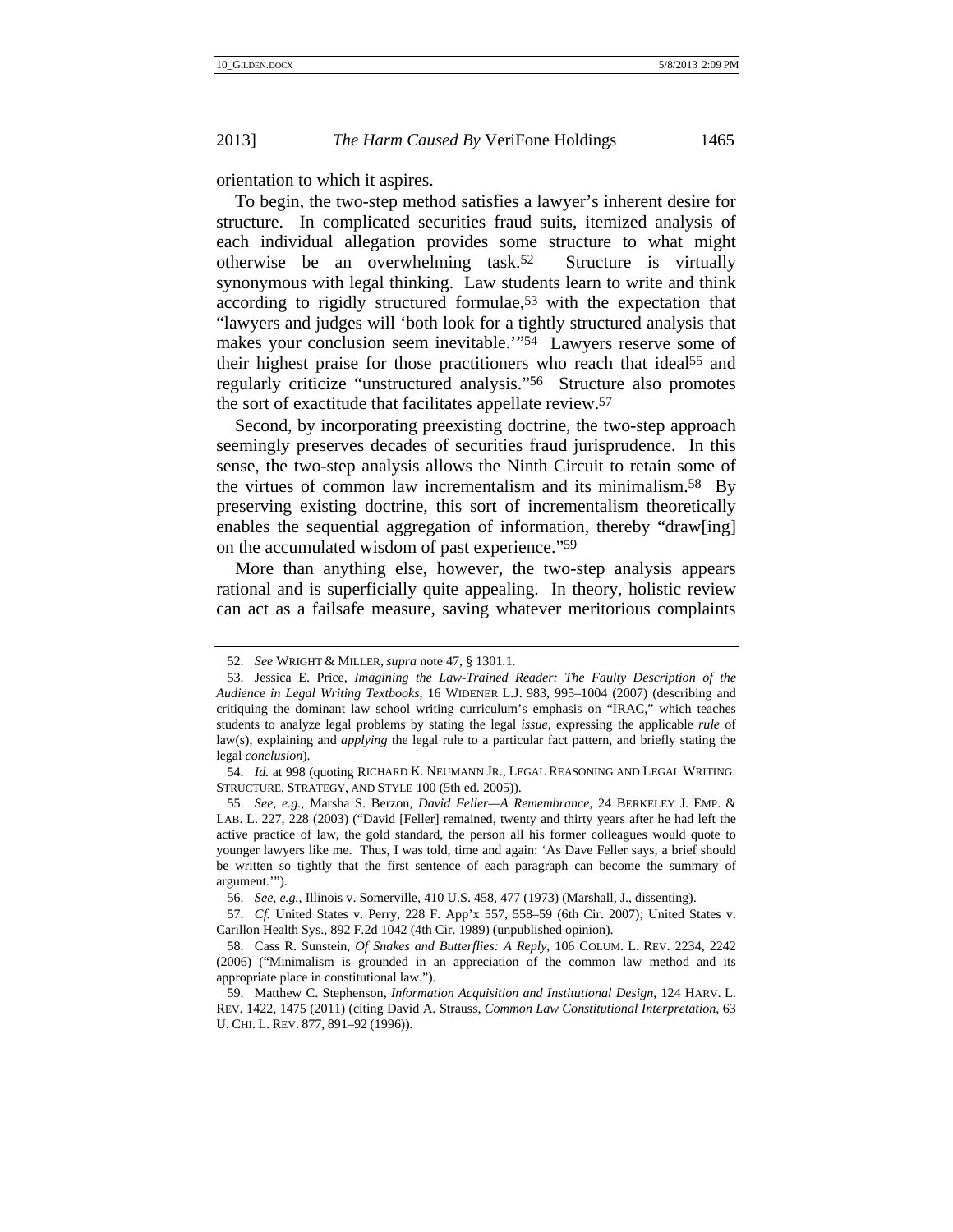that would otherwise succumb to the scrutiny of piecemeal analysis. As a matter of pure logic, there appear to be few objections to the adoption of a failsafe measure. As explained below, however, even judges are human and not creatures capable of pure logic. Therefore, this rationale for the two-step analysis falls short.

## III. LOSING THE FOREST FOR THE TREES: A BEHAVIORAL ECONOMICS CRITIQUE OF THE TWO-STEP ANALYSIS

The two-step analysis appears relentlessly rational, but appearances can be deceiving. As courts often warn, "reviewing each allegation individually before reviewing them holistically risks losing the forest for the trees."60 As the Ninth Circuit itself has recognized, sometimes "the sum is greater than the parts."<sup>61</sup>

Behavioral economics adds scientific heft to these timeworn adages. Experimental evidence demonstrates that the framing of a problem affects its resolution in irrational but predictable ways.62 When faced with a logically identical choice between two outcomes, our preferences vary with the emotional context in which the problem is presented, or "framed."

For instance, Tversky and Kahneman asked 152 people to respond to the following problem (Problem 1):

Imagine that the U.S. is preparing for the outbreak of an unusual Asian disease, which is expected to kill 600 people. Two alternative programs to combat the disease have been proposed. Assume that the exact scientific estimate of the consequences of the programs are as follows:

If Program A is adopted, 200 people will be saved.

<sup>60.</sup> Frank v. Dana Corp., 646 F.3d 954, 961 (6th Cir. 2011). *See also* Pub. Emps.' Ret. Ass'n of Colo. v. Deloitte & Touche LLP, 551 F.3d 305, 316 (4th Cir. 2009) ("Seeing the forest as well as the trees is essential."); WRIGHT & MILLER, *supra* note 47, § 1301.1 ("In employing any element by element analysis the danger that courts should recognize is that it is particularly easy *to lose the forest for the trees*. . . . [A] rigid quantitative method, such as counting the number of facts for and against scienter, will tend to underemphasize the interplay among the facts and is less appropriate than a more flexible approach that strives to keep the overall picture in mind." (emphasis added)).

<sup>61.</sup> *In re* VeriFone Holdings, Inc. Sec. Litig., 704 F.3d 694, 698 (9th Cir. 2012).

<sup>62.</sup> *See generally* Amos Tversky & Daniel Kahneman, *The Framing of Decisions and the Psychology of Choice*, 211 SCIENCE 453 (1981) [hereinafter Tversky & Kahneman, *Psychology of Choice*] (using experimental results to show that "[t]he psychological principles that govern the perception of decision problems and the evaluation of probabilities and outcomes produce predictable shifts of preference when the same problem is framed in different ways"); Amos Tversky & Daniel Kahneman, *Rational Choice and the Framing of Decisions*, 59 J. BUS. S251 (1986) (conducting various experiments to show that a preliminary analysis of a decision "frames the effective acts, contingencies, and outcomes").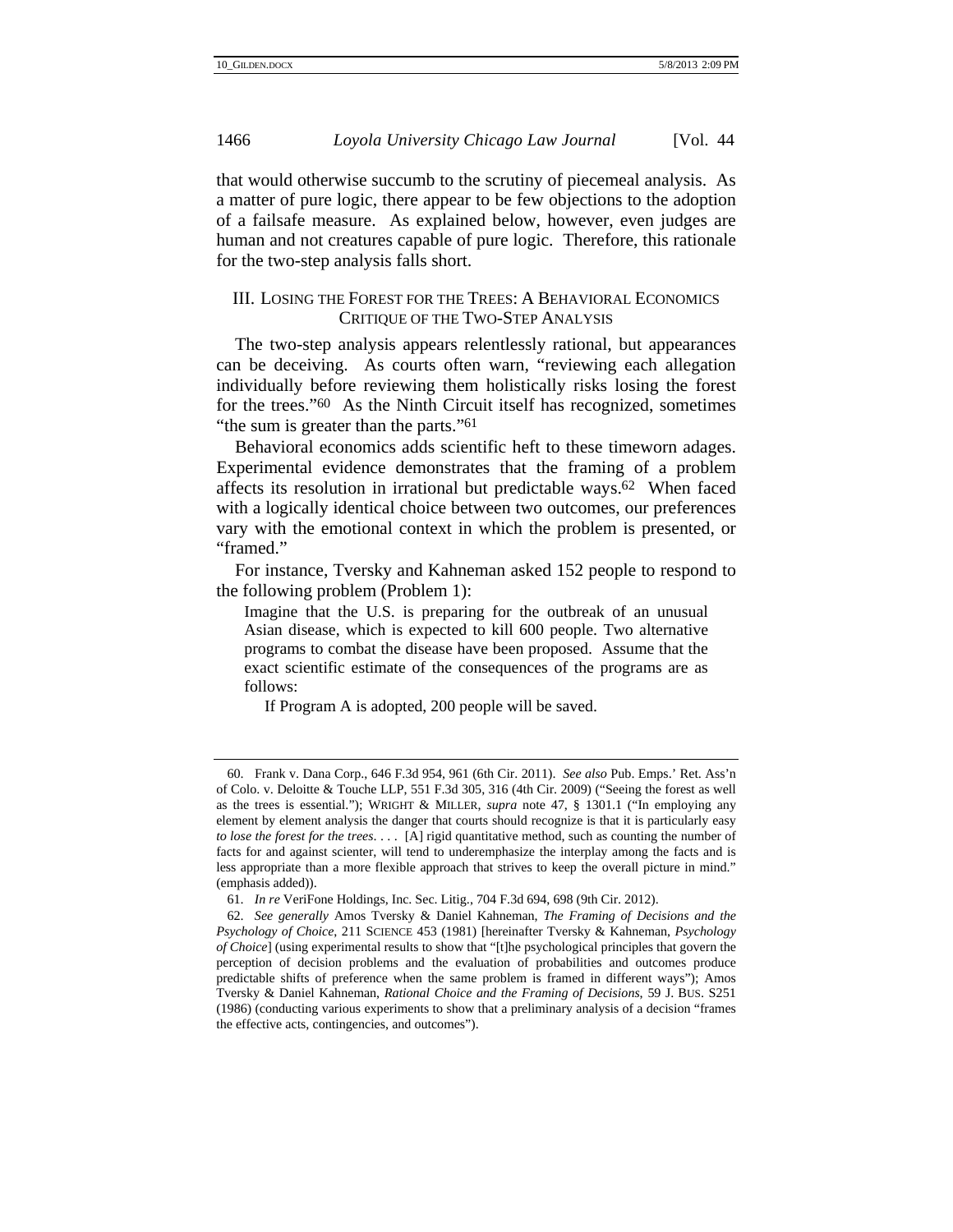If Program B is adopted, there is 1/3 probability that 600 people will be saved, and 2/3 probability that no people will be saved.

Which of the two programs would you favor?<sup>63</sup>

Tversky and Kahneman then presented a second group of 155 people with the same disease outbreak scenario, but with a different formulation of the program options (Problem 2):

If Program C is adopted 400 people will die.

 If Program D is adopted there is 1/3 probability that nobody will die, and 2/3 probability that 600 people will die.

Which of the two programs would you favor?<sup>64</sup>

Seventy-two percent (72%) of Problem 1 respondents chose Program A, while the remaining 28% of Problem 1 respondents chose Program B.65 Thus, the majority choice in Problem 1 was "risk averse." In Problem 2, the results were reversed: 22% of respondents chose Program C, whereas 78% chose Program D.<sup>66</sup> Thus, the majority choice in Problem 2 was "risk taking." That is to say, though the outcomes were identical, the fact that in one set of questions the outcome is framed in terms of the number of lives *saved*, and in the other by the number of lives *lost*, resulted in a pronounced shift from risk aversion to risk taking. Psychology, not logic, determined preferences. This phenomenon equally affects experts deciding questions within their professional ken, whose deliberative processes ought to be disciplined by training and experience.<sup>67</sup> It also has been observed in judges' behavior.<sup>68</sup>

Establishing a default, or baseline, is a particularly powerful form of framing.69 Scholars have observed a "default bias"—that is, people frequently prefer some sort of baseline option.70 Confronted with "new

<sup>63.</sup> Tversky & Kahneman, *Psychology of Choice*, *supra* note 62, at 453.

<sup>64.</sup> *Id.*

<sup>65.</sup> *Id.*

<sup>66.</sup> *Id.*

<sup>67.</sup> *See* DANIEL KAHNEMAN, THINKING, FAST AND SLOW 369 (2011) [hereinafter KAHNEMAN, THINKING, FAST AND SLOW] (public health professionals); Barbara J. McNeil, Stephen G. Pauker, Harold C. Sox, Jr. & Amos Tversky, *On the Elicitation of Preference for Alternative Therapies*, 306 NEW ENG. J. MED. 1259 (1982) (physicians); Tversky & Kahneman, *Psychology of Choice*, *supra* note 62, at 453 (university faculty and physicians).

<sup>68.</sup> Chris Guthrie, Jeffrey J. Rachlinksi & Andrew J. Wistrich, *Inside the Judicial Mind*, 86 CORNELL L. REV. 777, 797–98 (2001) ("The framing of the settlement decision affected judges in our study."); Jeffrey J. Rachlinksi, Chris Guthrie & Andrew J. Wistrich, *Inside the Bankruptcy Judge's Mind*, 86 B.U. L. REV. 1227, 1240 (2006) ("The decision frame affected the judges.").

<sup>69.</sup> *Cf.* Donald C. Langevoort, *Chasing the Greased Pig Down Wall Street: A Gatekeeper's Guide to the Psychology, Culture, and Ethics of Financial Risk Taking*, 96 CORNELL L. REV. 1209, 1214 (2011) ("Once gatekeepers find markers of hard work, intensity, optimism, and enthusiasm by people inside the organization who seem dedicated and sincere, they relax their guard.").

<sup>70.</sup> *See, e.g.*, Eric J. Johnson & Daniel Goldstein, *Do Defaults Save Lives?*, 302 SCIENCE 1338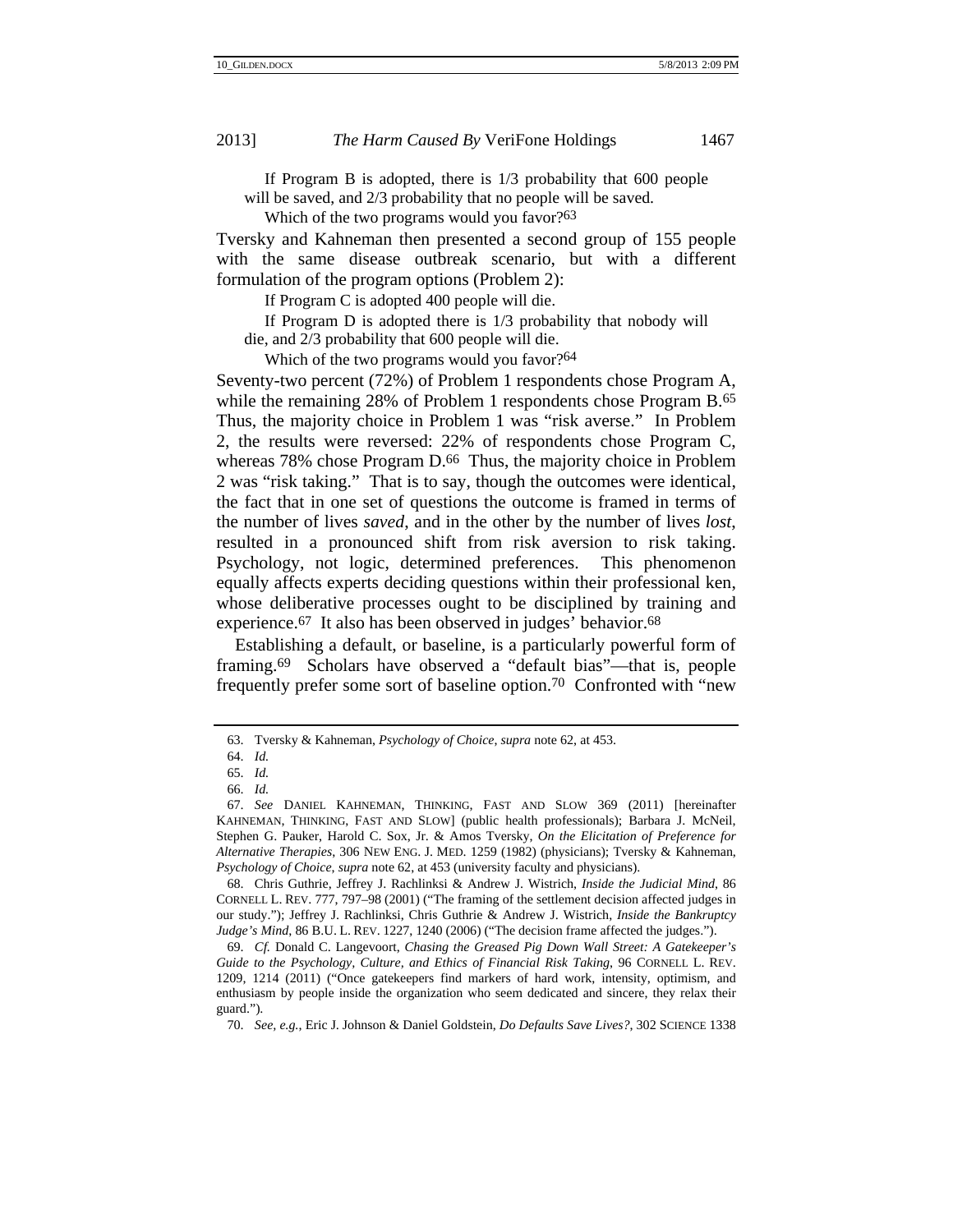options, decision makers often stick with the status quo alternative—for example, to follow customary company policy, to elect an incumbent to still another term in office, to purchase the same product brands, or to stay in the same job."71 A particular variant of the phenomenon, known as "anchoring,"72 which describes when quantitative judgments are disproportionately influenced by an initial numerical reference point,73 has been observed among judges.<sup>74</sup> And some scholars speculate that the status quo bias, in particular, may inflect judicial decision making.75 In any case, the broader phenomenon of default biases is certainly familiar to jurists. In recognition of the influence of baselines on realworld decisions, the Supreme Court recently asked, "Shouldn't the default rule comport with the probable preferences of most [affected individuals]?"76

The two-step analysis explicitly adopted by the Ninth Circuit (and implicitly by other courts) risks framing the issue in an unbalanced manner by establishing an unnecessary baseline. Whatever answer a court generates on the first part of the two-step inquiry will affect its analysis of the subsequent holistic inquiry. That the procedure enlists the judge in establishing the baseline may exacerbate this default bias because the investment of time, energy, and resources in generating the baseline also creates some measure of investment in the outcome of the initial component of the analysis.77 The first step of the evaluation is

<sup>(2003);</sup> Brigitte C. Madrian & Dennis F. Shea, *The Power of Suggestion: Inertia in 401(K) Participation and Savings Behavior*, 116 Q. J. ECON. 1149 (2001).

<sup>71.</sup> William Samuelson & Richard Zeckhauser, *Status Quo Bias in Decision Making*, 1 J. RISK & UNCERTAINTY 7, 8 (1988).

<sup>72.</sup> Donald C. Langevoort, *Behavioral Theories of Judgment and Decision Making in Legal Scholarship: A Literature Review*, 51 VAND. L. REV. 1499, 1504 (noting that the relevant "anchor" is "usually the status quo").

<sup>73.</sup> *See generally* KAHNEMAN, THINKING, FAST AND SLOW, *supra* note 67, at 119–28; Amos Tversky & Daniel Kahneman, *Judgment Under Uncertainty: Heuristics and Biases*, 185 SCIENCE 1124, 1128–30 (1974).

<sup>74.</sup> Birte Englich, Thomas Mussweiler & Fritz Strack, *Playing Dice with Criminal Sentences: The Influence of Irrelevant Anchors on Experts' Judicial Decision Making*, 32 PERSONALITY & SOC. PSYCH. BULL. 188, 197–99 (2006) (German "legal professionals," mostly judges); Birte Englich, Thomas Mussweiler & Fritz Strack, *The Last Word in Court: A Hidden Disadvantage for the Defense*, 29 LAW & HUM. BEHAV. 705, 713–17 (2005) (German judges); Birte Englich & Thomas Mussweiler, *Sentencing Under Uncertainty: Anchoring Effects in the Courtroom*, 31 J. APPLIED SOC. PSYCHOL. 1535, 1547–49 (2001) (German judges).

<sup>75.</sup> *See, e.g.*, Marybeth Herald, *Deceptive Appearances: Judges, Cognitive Bias, and Dress Codes*, 41 U.S.F. L. REV. 299, 306 (2007) ("When courts interpret laws, the judges' status quo bias may undermine the implementation of laws dictating change."); Goutam U. Jois, *Stare Decisis Is Cognitive Error*, 75 BROOK. L. REV. 63, 98 (2009) ("When given a pre-existing set of legal rules, judges will be hesitant to move away from the status quo.").

<sup>76.</sup> Knox v. Serv. Emps. Int'l Union, 132 S. Ct. 2277, 2290 (2012).

<sup>77.</sup> Scholars have long observed that individuals who invest time, energy, and resources in a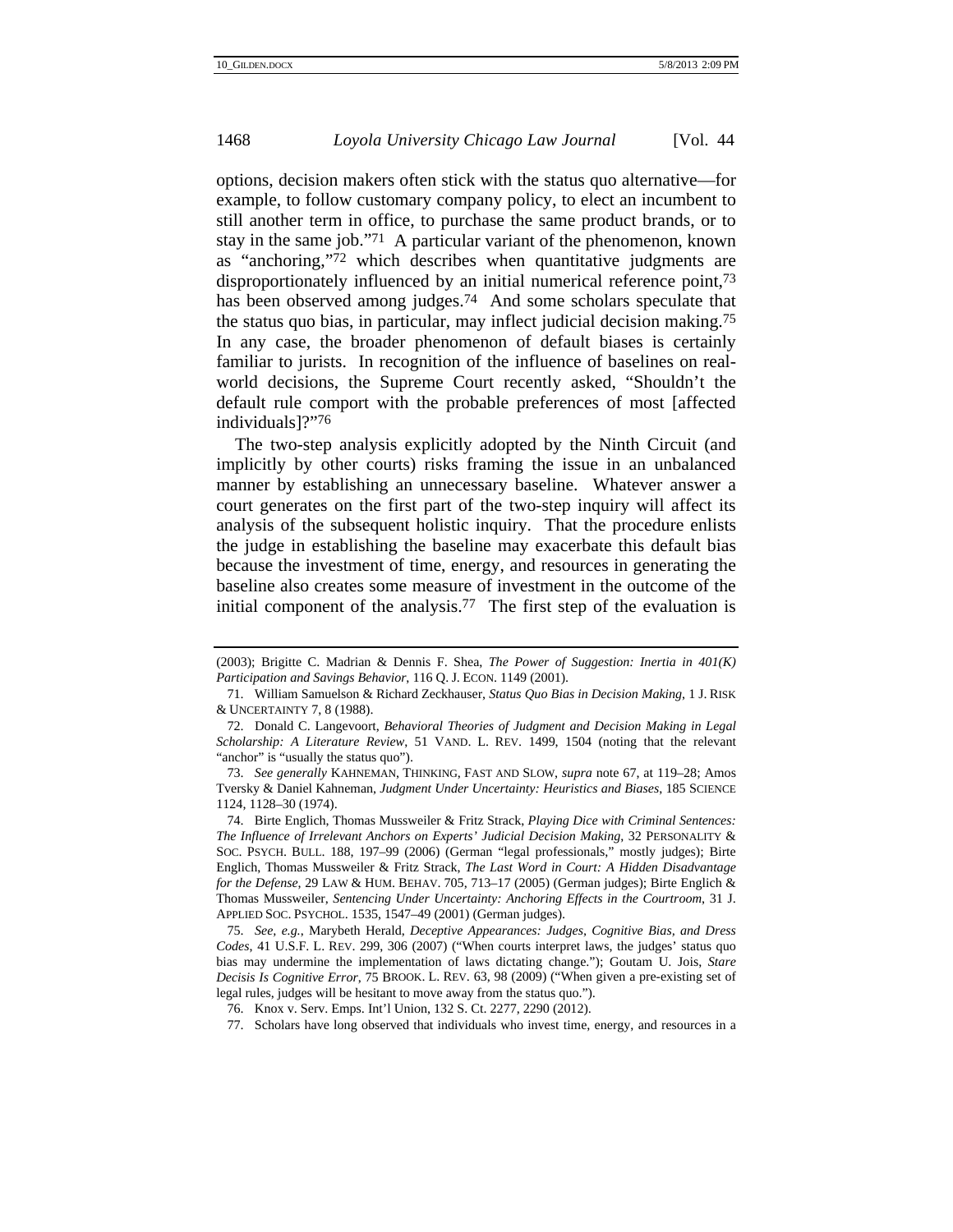sticky; it pulls the ultimate outcome toward it.

Indeed, evidence from within the Ninth Circuit suggests this stickiness affects outcomes in practice as well as theory. A Boolean search on LexisNexis for the citation for *Zucco*, with at least three mentions of scienter and the key word "dual inquiry," brought up twenty-two federal district court opinions. Each reviewed scienter allegations in detail and each explicitly recognized *Zucco*'s command to conduct a "dual inquiry"—first, an individualized analysis for each scienter allegation, and then a holistic analysis. As illustrated in Table 1, below, in only one of these twenty-two cases was there an explicit discussion of a conflict between the outcome of the individualized inquiries and the holistic analysis. (In a second case, there was a possible conflict between an individualized and a holistic analysis.) At the very least, the individual and holistic analyses pointed in the same direction in over 90% of the studied cases, thereby providing at least anecdotal evidence of "stickiness."

particular position display an irrational commitment to it. *See, e.g.*, Gillian Ku, Deepak Malhotra & J. Keith Murnighan, *Towards a Competitive Arousal Model of Decision-Making: A Study of Auction Fever in Live and Internet Auctions*, 96 ORGANIZATIONAL BEHAV. & HUM. DECISION PROCESSES 89, 91–92 (2005) ("People who have freely chosen a course of action also tend to narrow their attention and focus on information that helps them justify further commitment."); Barry M. Staw, *Knee-Deep in the Big Muddy: A Study of Escalating Commitment to a Chosen Course of Action*, 16 ORGANIZATIONAL BEHAV. & HUM. PERFORMANCE 27, 41–42 (1976) (explaining that commitment frequently escalates when "additional time, effort, and resources" are invested). And some researchers have attempted to extend the theory of "endowment effects" to items that they wish to own. *See* James E. Heyman, Yesim Orhun & Dan Ariely, *Auction Fever: The Effect of Opponents and Quasi-Endowment on Product Valuations*, J. INTERACTIVE MARKETING 7, 10–11 (2004) ("[P]eople's valuation for an item changes based on whether they own the item." (citation omitted)). *Cf.* Oliver Wendell Holmes, Jr., *The Path of the Law*, 10 HARV. L. REV. 457, 477 (1897) ("A thing which you have enjoyed and used as your own for a long time, whether property *or an opinion*, takes root in your being and cannot be torn away without your resenting the act and trying to defend yourself, however you came by it." (emphasis added)).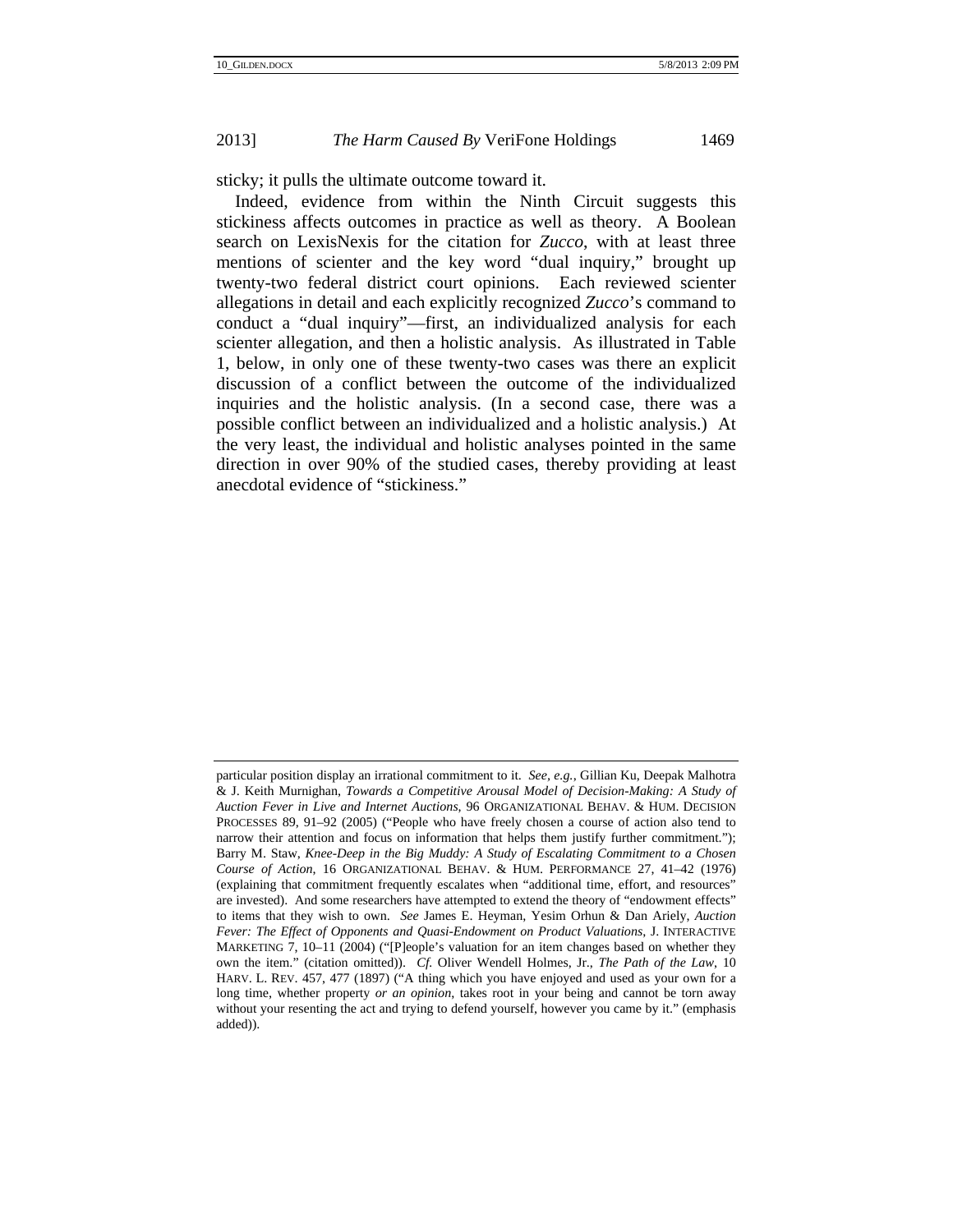## TABLE 1

## SCIENTER USING INDIVIDUALIZED VERSUS HOLISTIC ANALYSIS

| <b>Case Citation</b>                                                                                                                                             | <b>Match or Conflict Between</b><br><b>Individualized and Holistic</b><br><b>Analyses</b> |
|------------------------------------------------------------------------------------------------------------------------------------------------------------------|-------------------------------------------------------------------------------------------|
| Kovtun v. Vivus, Inc., No. C 10-4957 PJH, 2012 U.S.<br>Dist. LEXIS 139548 (N.D. Cal. Sept. 27, 2012)                                                             | Match (no scienter)                                                                       |
| Kyung Cho v. UCBH Holdings, Inc., 890 F. Supp. 2d<br>1190 (N.D. Cal. 2012)                                                                                       | Match<br>(scienter some defendants)                                                       |
| RS-ANB Fund, LP v. KMS SPE LLC, No. 4:11-CV-<br>00175-BLW, 2012 U.S. Dist. LEXIS 53407 (D. Idaho<br>Apr. 16, 2012)                                               | Match (no scienter)                                                                       |
| RS-ANB Fund, LP v. KMS SPE LLC, No. 4:11-CV-<br>00175-BLW, 2011 U.S. Dist. LEXIS 129595 (D. Idaho<br>Nov. 7, 2011)                                               | Match (no scienter)                                                                       |
| In re Nvidia Corp. Securities Litigation, No. C 08-<br>04260RS, 2011 U.S. Dist. LEXIS 117807 (N.D. Cal.<br>Oct. 12, 2011)                                        | Match (no scienter)                                                                       |
| Curry v. Hansen Medical, Inc., No. 5:09-CV-05094-<br>JF(HRL), 2011 U.S. Dist. LEXIS 96697 (N.D. Cal. Aug.<br>25, 2011)                                           | Match (no scienter)                                                                       |
| Kyung Cho v. UCBH Holdings, Inc., No. C 09-4208<br>JSW, 2011 U.S. Dist. LEXIS 100580 (N.D. Cal. May<br>17, 2011)                                                 | Match (no scienter)                                                                       |
| Louisiana Pacific Corp. v. Money Market 1 Institutional<br>Investment Dealer, No. C 09-03529 JSW, 2011 U.S.<br>Dist. LEXIS 32414 (N.D. Cal. Mar. 28, 2011)       | Match (no scienter)                                                                       |
| In re Bank of America Corp. Auction Rate Securities<br>(ARS) Marketing Litigation, No. 09-md-02014 JSW,<br>2011 U.S. Dist. LEXIS 18208 (N.D. Cal. Feb. 24, 2011) | Match (scienter for portion of<br>class period)                                           |
| Allstate Life Insurance Co. v. Robert W. Baird & Co.,<br>756 F. Supp. 2d 1113 (D. Ariz. 2010)                                                                    | Match (scienter for some<br>defendants)                                                   |
| In re Rigel Pharmaceuticals, Inc., No. C 09-00546 JSW,<br>2010 U.S. Dist. LEXIS 143948 (N.D. Cal. Aug. 24,<br>2010)                                              | Match (no scienter)                                                                       |
| In re Medicis Pharmaceutical Corp. Securities<br>Litigation, No. CV-08-1821-PHX-GMS, 2010 U.S. Dist.<br>LEXIS 81410 (D. Ariz. Aug. 9, 2010)                      | Conflict (scienter when<br>holistic, potentially not when<br>individual)78                |
| Desserault v. Yakima Chief Property Holdings, LLC,<br>No. CV-09-3055-RMP, 2010 U.S. Dist. LEXIS 56483<br>(E.D. Wash. June 3, 2010)                               | Match (no scienter)                                                                       |

<sup>78.</sup> *See Medicis Pharm. Corp.*, 2010 U.S. Dist. LEXIS 81410, at \*33 ("Though Plaintiffs' allegations may not be sufficient to give rise to the requisite state of mind if considered in isolation, they do give rise to a cogent inference of scienter when considered collectively.").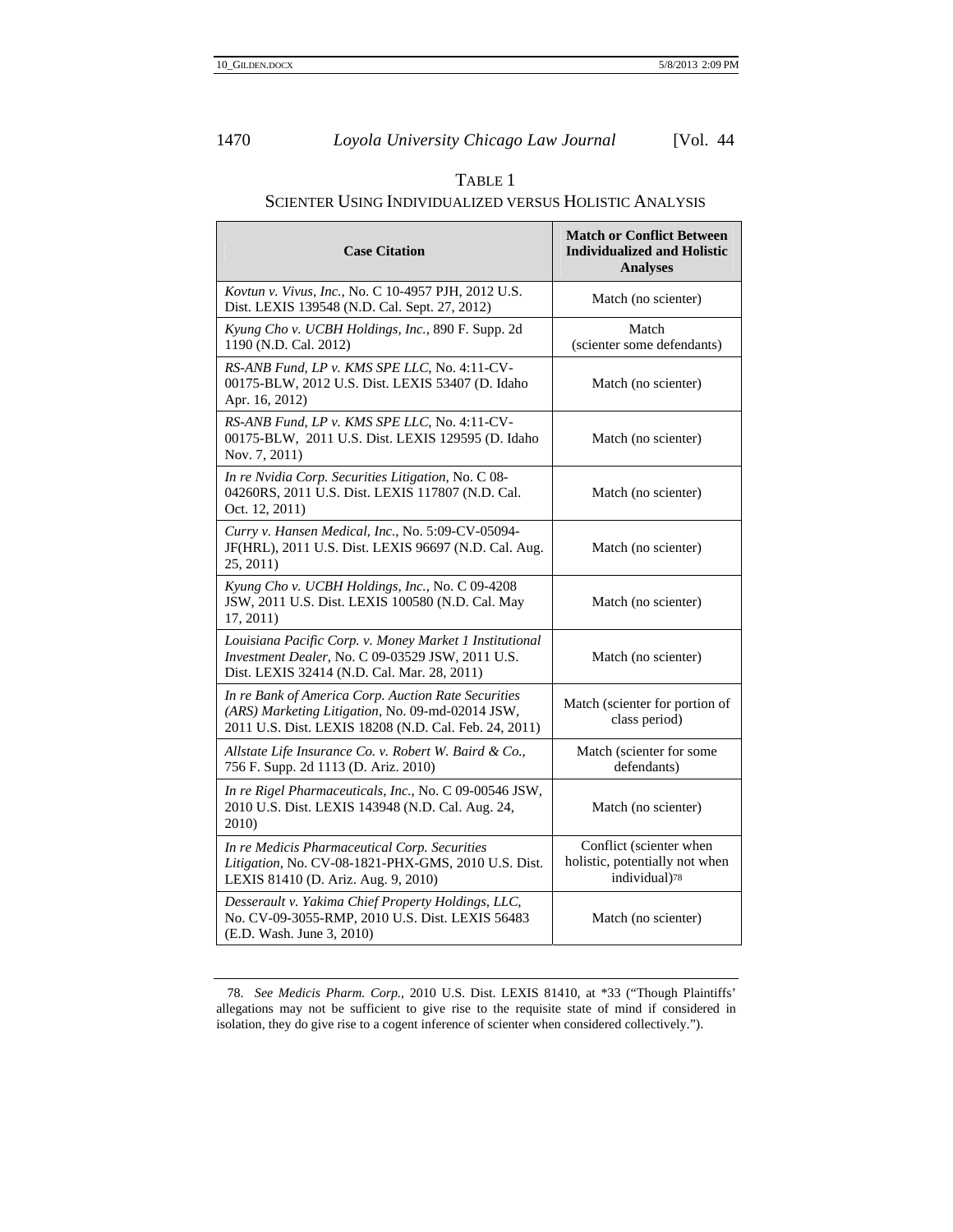| 2013] | <i>The Harm Caused By VeriFone Holdings</i> | 1471 |
|-------|---------------------------------------------|------|
|       |                                             |      |

| <b>Case Citation</b>                                                                                                                         | <b>Match or Conflict Between</b><br><b>Individualized and Holistic</b><br><b>Analyses</b>            |
|----------------------------------------------------------------------------------------------------------------------------------------------|------------------------------------------------------------------------------------------------------|
| In re Century Aluminum Co. Securities Litigation, 749<br>F. Supp. 2d 964 (N.D. Cal. 2010)                                                    | Match (no scienter)                                                                                  |
| In re Taleo Corp. Securities Litigation, No. C 09-00151<br>JSW, 2010 U.S. Dist. LEXIS 13696 (N.D. Cal. Feb. 17,<br>2010)                     | Match (no scienter)                                                                                  |
| In re Medicis Pharmaceutical Corp. Securities<br><i>Litigation,</i> 689 F. Supp. 2d 1192 (D. Ariz. 2009)                                     | Match (no scienter)                                                                                  |
| <i>In re PMI Group, Inc., No. C 08-1405 SI, 2009 U.S.</i><br>Dist. LEXIS 101582 (N.D. Cal. Nov. 2, 2009)                                     | Match (scienter)                                                                                     |
| In re Cadence Design Systems, Inc. Securities<br>Litigation, 654 F. Supp. 2d 1037 (N.D. Cal. 2009)                                           | Match (no scienter)                                                                                  |
| <i>In re PMI Group, Inc., No. C 08-1405 SI, 2009 U.S.</i><br>Dist. LEXIS 56709 (N.D. Cal. July 1, 2009)                                      | Match (no scienter)                                                                                  |
| <i>Brant v. Kipp, No. CV 08-8320 AHM (RZx), 2009 U.S.</i><br>Dist. LEXIS 48742 (C.D. Cal. May 21, 2009)                                      | Match (no scienter)                                                                                  |
| City of Alameda v. Nuveen Municipal High Income<br>Opportunity Fund, No. 08-4575 SI, 2009 U.S. Dist.<br>LEXIS 42637 (N.D. Cal. May 20, 2009) | Match (scienter)                                                                                     |
| <i>Teamsters Local 617 Pension &amp; Funds v.</i><br><i>Apollo Group, Inc., 633 F. Supp. 2d 763, 796 (D. Ariz.</i><br>2009)                  | Match with some Defendants,<br>potential conflict with others<br>(scienter as to some<br>defendants) |

Moreover, a review of these opinions confirms that the individualized analyses added little, if any benefit, to the holistic conclusion. Listing each individual factor and determining whether each one, on its own, sufficiently alleges scienter simply does not make the holistic analysis better and, as discussed above, potentially makes it worse. This potential to pollute a holistic analysis of securities fraud allegations is further confirmed by psychology. The narrow framing of problems often generates bad reasoning. Narrow frames simplify analysis,79 which may encourage mental laziness by implying the availability of preexisting answers. Such frames certainly depart from the assumption that rational decision makers "make their choices in a comprehensively inclusive context, which incorporates all the relevant details of the present situation."80 And, in many contexts, such narrow frames have been derided for generating systematic deviations from rational

<sup>79.</sup> Tversky & Kahneman, *Psychology of Choice*, *supra* note 62, at 456–57.

<sup>80.</sup> Daniel Kahneman, *Maps of Bounded Rationality: Psychology for Behavioral Economics*, 93 AM. ECON. REV. 1449, 1459 (2003).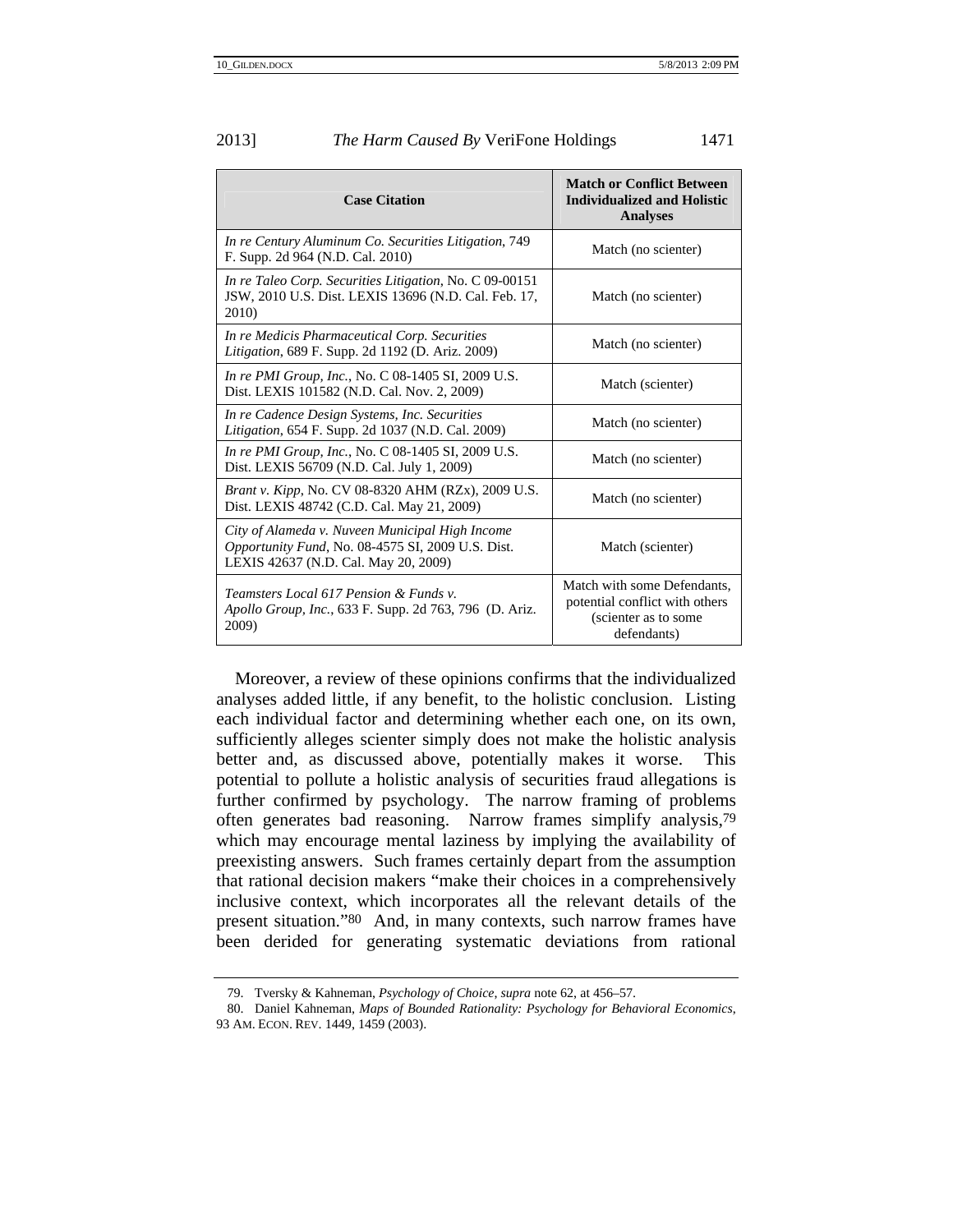#### behavior.81

By contrast, as Daniel Kahneman points out, "[b]roader frames and inclusive accounts generally lead to more rational decisions."82 As Judge Posner has put it in a separate context, "[i]t is true that zero plus zero equals zero. But evidence can be susceptible of different interpretations, only one of which supports the party sponsoring it, without being wholly devoid of probative value for that party."<sup>83</sup> Piecemeal consideration of each allegation thus risks disregarding this probative quality—it risks losing the forest for the trees.

By ignoring the significance of contextual evidence, narrow framing also undermines the neutrality of the forum in a way that broader framing does not. Piecemeal parsing of the complaint hurts plaintiffs. They must make their case without the contextual cues that hold together traditional narratives.84 Plaintiffs might use contextual cues to enhance the strength of their claims.<sup>85</sup> A holistic inquiry, by contrast, is neutral between plaintiffs and defendants. "Just as facts innocent in themselves may appear more suspicious in the company of other facts, so too can a fact that seems damning when presented alone sometimes be explained away by reference to other circumstances."86

84. *Cf.* Muneer I. Ahmad, *Resisting Guantanamo: Rights at the Brink of Dehumanization*, 103 NW. U. L. REV. 1683, 1694 (2009) ("We can think of narrative as the architecture of context . . . . To understand a legal dispute, one must comprehend the narrative context it inhabits.").

<sup>81.</sup> *See, e.g.*, *id.* at 1459–60 (collecting numerous examples); Alok Kumar & Sonya Seongyeon Lim, *How Do Decision Frames Influence the Stock Investment Choices of Individual Investors?*, 54 MGMT. SCI. 1052, 1063–64 (2008) (providing empirical evidence suggesting that individual investors who narrowly framed their decisions were more likely to be under diversified, and to sell successful investments and hold onto losing investments).

<sup>82.</sup> KAHNEMAN, THINKING, FAST AND SLOW, *supra* note 67, at 372.

<sup>83.</sup> *In re* High Fructose Corn Syrup Antitrust Litig., 295 F.3d 651, 655 (7th Cir. 2002) (Posner, J.). *See also In re* Bos. Scientific Corp. Sec. Litig., 686 F.3d 21, 31–32 (1st Cir. 2012) (Boudin, J.) ("True, allegations that are individually insufficient can sometimes combine together to make the necessary showing. To take the simplest example, one known episode of an adverse drug reaction might be meaningless; an undisclosed collection of repeated and serious adverse reactions might permit an inference of conscious wrongdoing or recklessness because the adverse implication is so obvious.").

<sup>85.</sup> *See* Ann Morales Olazábal, *Defining Recklessness: A Doctrinal Approach to Deterrence of Secondary Market Securities Fraud*, 2010 WIS. L. REV. 1415, 1430. *See also* Michael J. Kaufman & John M. Wunderlich, *Messy Mental Markers: Inferring Scienter from Core Operations in Securities Fraud Litigation*, 73 OHIO ST. L.J. 507, 540 (2012) ("[T]he vagueness surrounding precisely how senior management knew about the facts pertaining to the misleading statements is simply one factor to consider in the scienter analysis.").

<sup>86.</sup> Institutional Investors Grp. v. Avaya, Inc., 564 F.3d 242, 273 n.46 (3d Cir. 2009); *accord*  Meltzer Inv. GMBH v. Corinthian Colls., Inc., 540 F.3d 1049, 1069 (9th Cir. 2008) ("[*Tellabs*'s] directive that a complaint must be read in its entirety cuts both ways. Although a defendant cannot gain dismissal by de-contextualizing every statement in a complaint that goes to scienter, a plaintiff cannot *avoid* dismissal by reliance on an isolated statement that stands in contrast to a host of other insufficient allegations.").